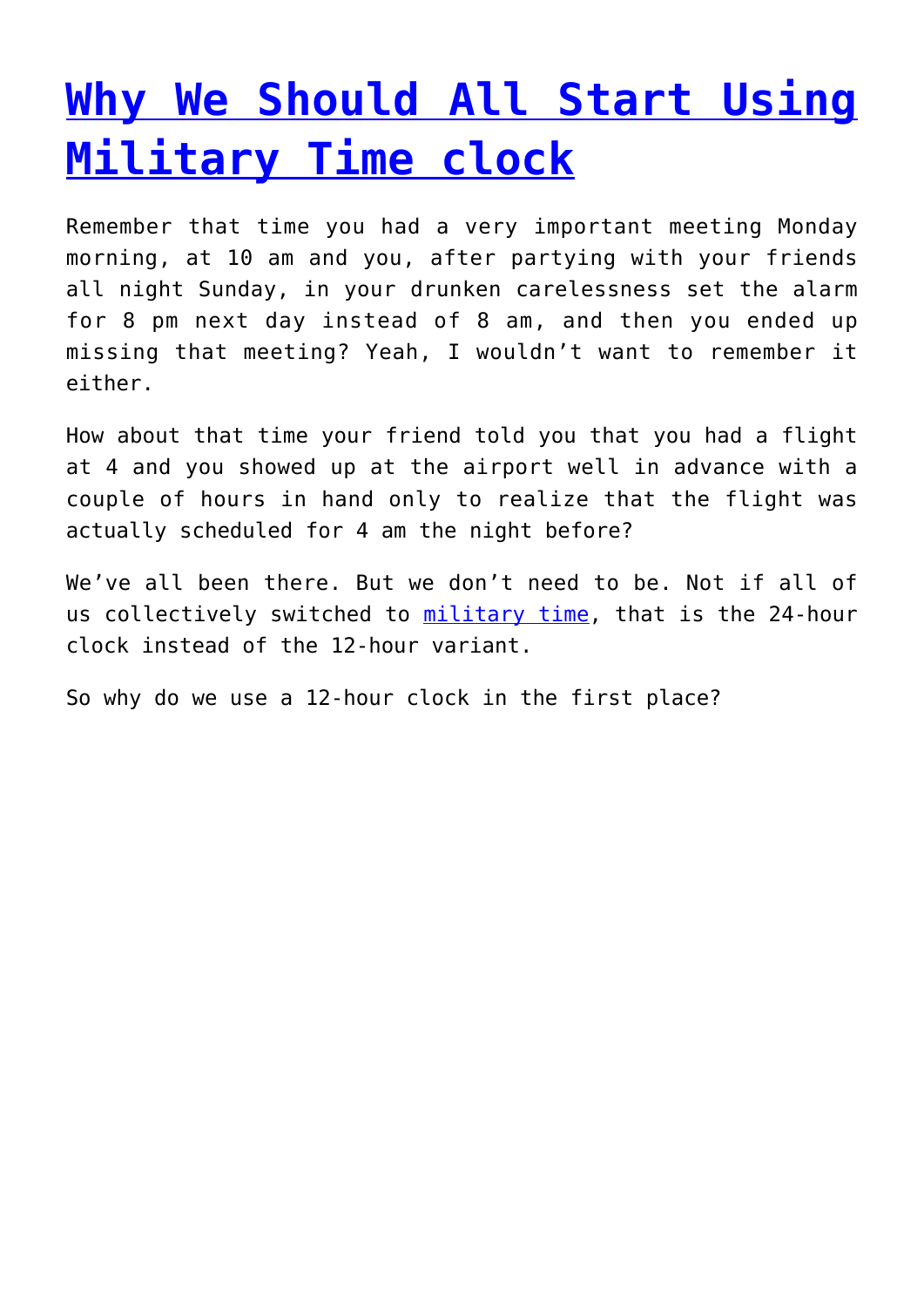

Well, it is for the simple reason that a clock is of a circular shape, encompassing a total of 360 degrees when you go around it once from any particular digit and back to that same digit. With a total of 12 markings, this means each individual digit has a total span of 30 degrees, which means one hour spans 30 degrees. It is theoretically possible to put in 24 digits, but then the clock gets way too crowded and messy, with each hour having a span of a measly 15 degrees.

Analog clocks have been around long before digital clocks came into being and thus, the original 12-hour clock system still reigns supreme.

Let's take a quick look at the different clock systems prevalent around the world today.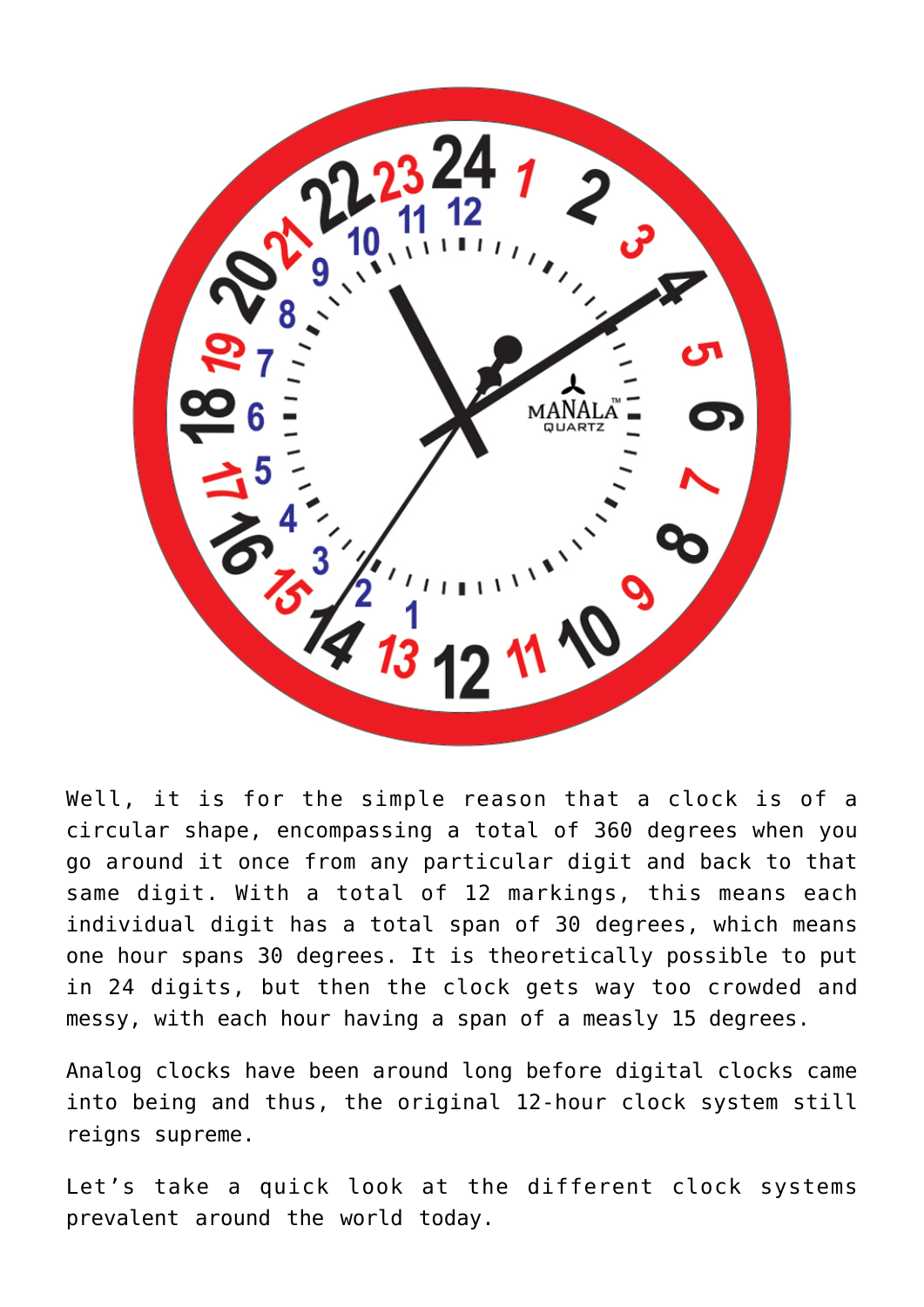Most countries in Europe except Great Britain have switched to military time clock in all forms of formal written communication but still stick to the traditional 12-hour system in verbal, informal communication. Thus, the 24-hour military time clock system is mostly used in a printed context, where there is absolutely no tolerance for ambiguity. In offices and businesses where punctuality and setting appointments are of utmost importance, you can't afford to have stupid mishaps involving an am/pm confusion. Most offices which do business worldwide also have to contend with several time zones, which is confusing in its own right without having to mention am or pm.

America, Canada, and most English-speaking countries are yet to catch up with Europe in this respect, which is actually the international standard, ISO 8601 to be precise, but then again, America has always done things a bit differently, not adopting the metric system for one.

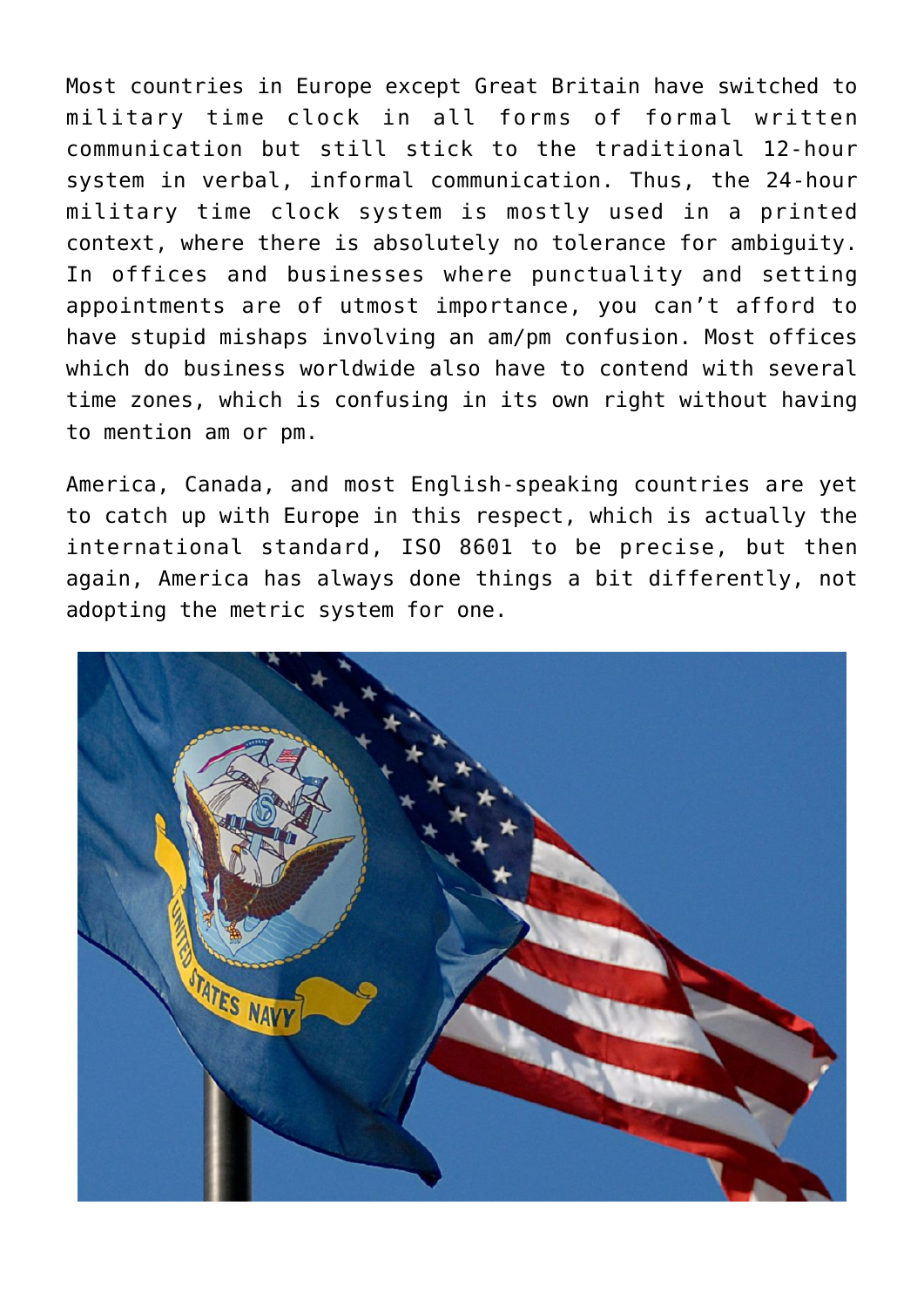The United States Navy first adopted the military time system in 1920 and subsequently the entire United States Army, during World War 2.

Aside from the Army, government organizations like public hospitals, the fire department, and the police force often use military time instead of the conventional 12-hour system. This is because in their field of work, people's lives are at stake and a few minutes often means the difference between life and death.

In a more personal context, however, the most you will have to deal with is some embarrassment and a little humiliation and worst-case scenario, your promotion gets a little delayed.

Let's look at a few other reasons why all of us should adopt military time in our personal daily lives.

1. You manage your time better.

There are 24 hours in a day, and it would do us good to be reminded of it every time we look at our watches. For example, if it's 10 am now, and you have a meeting scheduled at 4 pm, you'll think so that's two more hours till noon and then I have got four more hours to spare. You might be tempted to take it light for the next two hours and then start prepping for the meeting after noon. When using military time, however, you'll know right off the bat that you have 6 hours to go to the meeting, and you will plan your work accordingly. Also if you're the kind that makes daily planners detailing all your activities in a day, it's helpful to use a 24-hour clock system.

2. It's easier to calculate the duration of an event.

If you're informed an event runs from 1130 to 1630, you can quickly figure out that the event stretches for 5 hours, more so in comparison to being told that the event is from 11:30 am to 4:30 pm.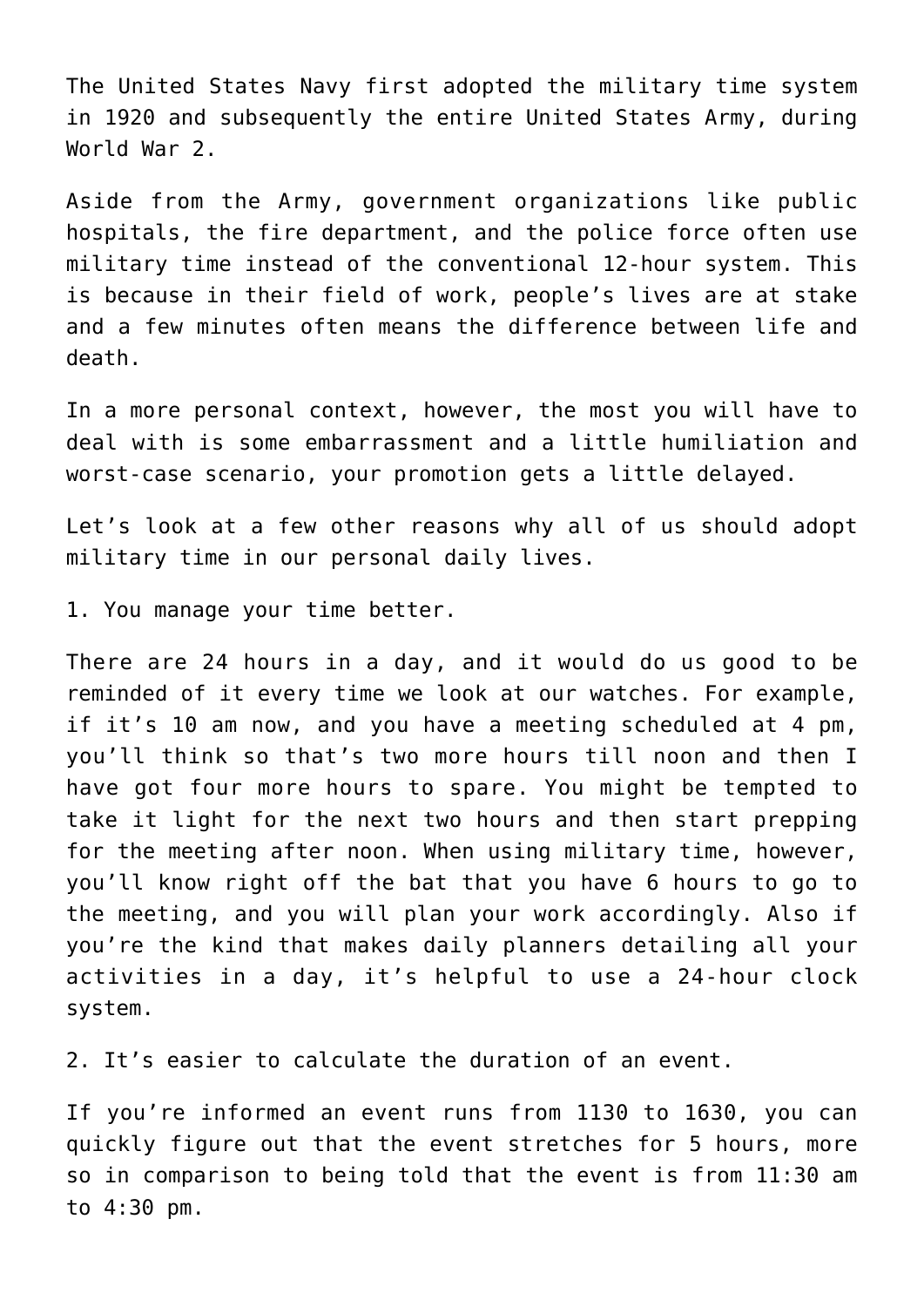3. You simply save a lot more time and paper.

All that time you've spent saying or writing am/pm could have very easily been avoided if had you just used military time.

Of course, needless to say, the most important reason you should switch to military time is you simply do not need the unnecessary embarrassment caused by confusing am with pm or vice-versa.

Regardless of your personal preference, the world seems poised to switch to military time sooner or later. As businesses organizations become more and more globalized, they will be forced to shift to a universal, international standard, which is the military way of specifying the time.

Physical, circular clocks which are heavy and take up space are bound to become obsolete shortly with the overwhelming majority of people shifting to digital clocks or simply, a clock application on their smartphones. The only reason really, that wristwatches and wall clocks are still prevalent today is because of their aesthetic appeal and their use as status symbols.

So [how do you convert from standard 12-hour civilian time to](http://militarytimeconversion.com/importance-of-using-the-24-hour-clock-and-how-to-convert-military-time-to-standard-time/) [24-hour military time](http://militarytimeconversion.com/importance-of-using-the-24-hour-clock-and-how-to-convert-military-time-to-standard-time/) and vice-versa?

It really isn't very hard once you get used to it.

1. We remove the colon from civilian time and write it as one figure in military time. So 11:35 am becomes 1135 in military lingo.

2. The Hours from 1 am to 12 noon are the same in both civilian and military time.

Just remember that for all hours under 10, you have to include a zero in military time. So 8 am becomes 0800.

3. For the hours from 1 pm to 11 pm, you just have to add 1200